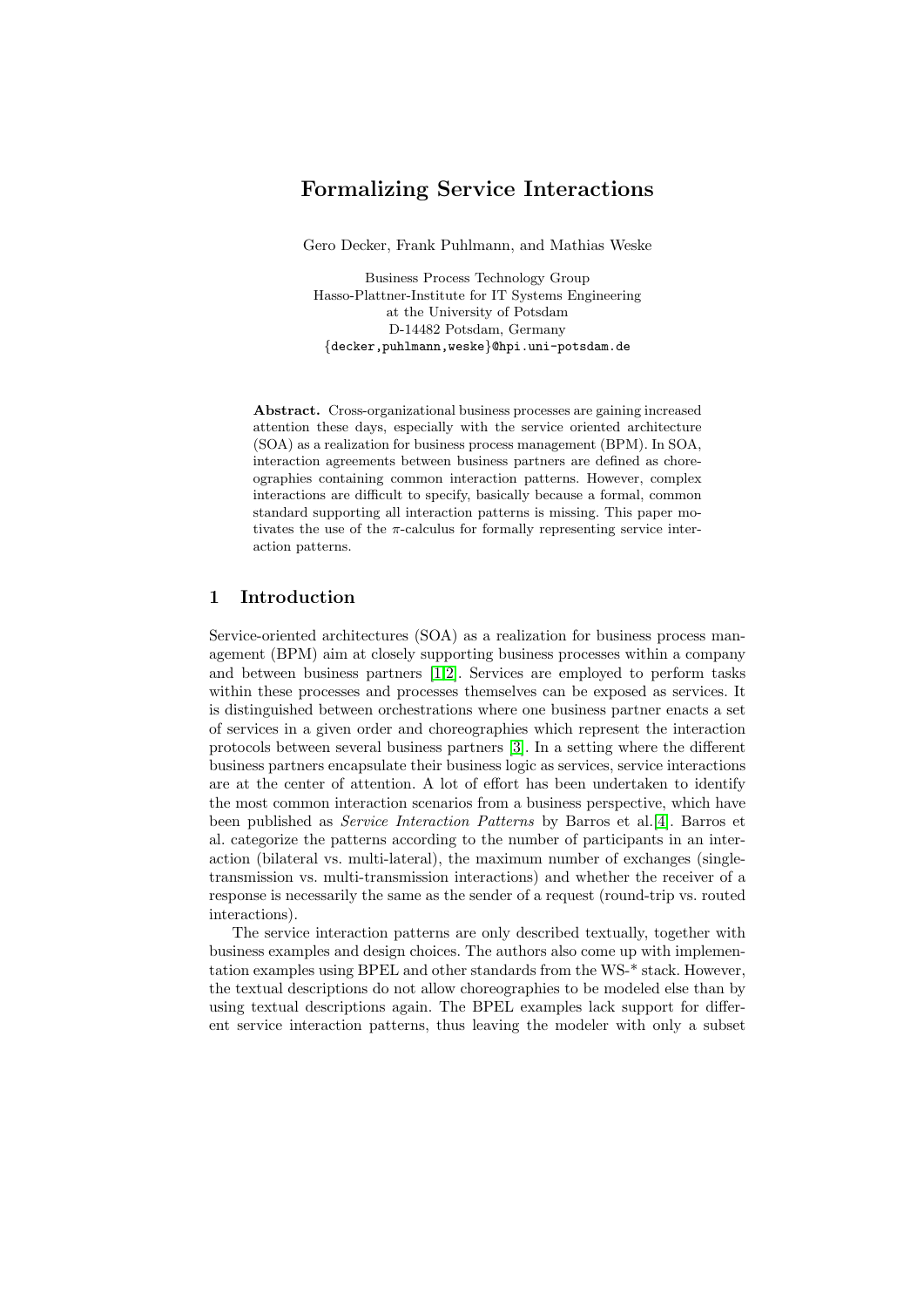#### 2 Gero Decker, Frank Puhlmann, and Mathias Weske

of possibilities. Furthermore, both kinds of descriptions lack support for formal reasoning on interaction properties like conformance, reliability, or deadlock freedom.

To overcome the limitations of expressiveness in existing notations and to allow formal reasoning, we propose formal representations of service interaction patterns. When looking into BPM literature, Petri nets in all their different flavors dominate the research community. However, Petri nets lack the ability of easily representing mobility, a key feature for describing dynamic structures as required in SOA. Instead, we propose the use of a process algebra,  $\pi$ -calculus, for formalizing service interaction patterns. Interaction and mobility form the core aspects of  $\pi$ -calculus and are also at the heart of the service interaction patterns.

The remainder of this paper is organized as follows. It starts by investigating related work. This is followed by discussing a subset of interesting interaction patterns in the  $\pi$ -calculus. Finally, a conclusion is drawn and an outlook is given.

# 2 Related Work

Recently several papers have been published that deal with formalizing web service choreographies, e.g. [\[5,](#page-5-4)[6\]](#page-5-5), or Busi et al. [\[7\]](#page-5-6). All these approaches are based on process algebras other than  $\pi$ -calculus. Busi et al. argue that mobility, a key feature of the  $\pi$ -calculus, is not needed for describing service choreographies. They assume that all interaction participants are known at design-time. Petri net based approaches from Martens [\[8\]](#page-5-7) or van der Aalst et al. [\[9\]](#page-5-8) make the same assumptions. Moreover, Petri nets already fail in representing all workflow patterns [\[10\]](#page-5-9), leading to the development of a new orchestration language called YAWL [\[11\]](#page-5-10). However, all these publications and standards like WS-CDL consider only one-way- and simple request-response-interactions. This is heavily criticized by Barros et al in [\[3\]](#page-5-2). Puhlmann and Weske have formalized all the workflow patterns [\[10\]](#page-5-9) using the  $\pi$ -calculus [\[12\]](#page-5-11). This allows for translating service orchestrations into  $\pi$ -processes. Puhlmann et al. have already sketched in [\[13\]](#page-5-12) how π-calculus can be used for formalizing service invocations and represent correlations. There has not been a formalization of the service interaction patterns so far.

## 3 Formalizing Interaction Patterns using Pi-Calculus

At the center of  $\pi$ -calculus are processes that interact with each other. The communication channels as well as the messages sent over these channels are called names. Channels can be passed as messages to other processes and be used for interaction later on. This capability is called link passing mobility. It allows smart solutions for formalizing the service interaction patterns. The following subsections introduce how.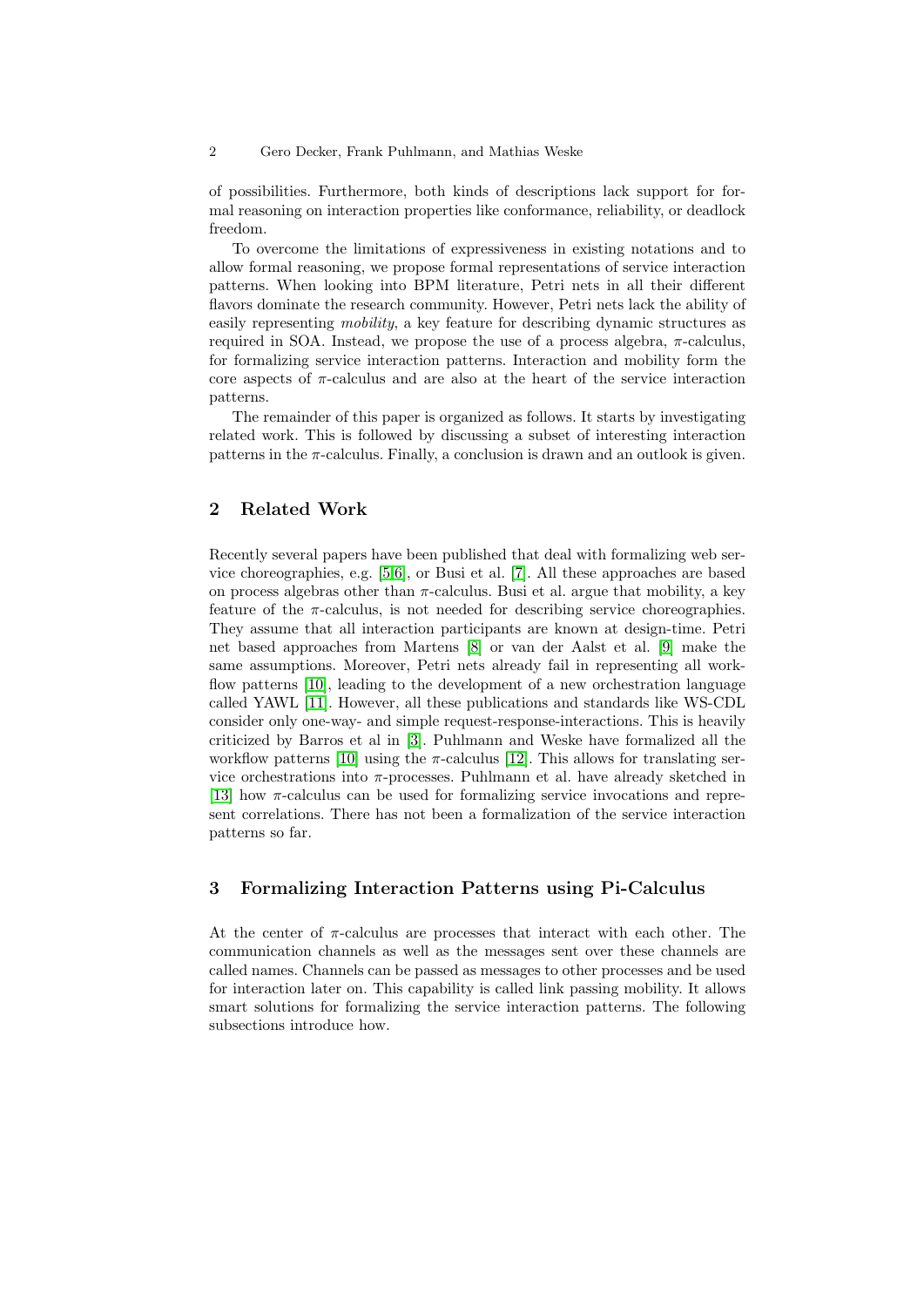#### 3.1 The Pi-Calculus

The  $\pi$ -calculus is an algebra for the formal description and analysis of concurrent, interacting processes with support for link passing mobility. It is based on names and interactions used by processes defined according to [\[14\]](#page-5-13). The syntax of the  $\pi$ -calculus processes is given by:

$$
P ::= M | P|P' | \mathbf{v}zP | !P
$$
  

$$
M ::= \mathbf{0} | \pi.P | M + M'
$$
  

$$
\pi ::= \overline{x}\langle \tilde{y} \rangle | x(\tilde{z}) | \tau | [x = y] \pi .
$$

The informal semantics is as follows:  $P|P'$  is the concurrent execution of P and  $P'$ ,  $vzP$  is the restriction of the scope of the name z to P, and !P is an infinite number of copies of P. 0 is inaction, a process that can do nothing,  $M + M'$ is the exclusive choice between M and M'. The output prefix  $\bar{x}\langle \tilde{y} \rangle$ . P sends a sequence of names  $\tilde{y}$  over the co-name  $\bar{x}$  and then continues as P. The input prefix  $x(\tilde{z})$  receives a sequence of names over the name x and then continues as P with  $\tilde{z}$  replaced by the received names (written as  $\{n\tilde{a}me/z\}$ ). Matching input and output prefixes might communicate, thus leading to an interaction. The unobservable prefix  $\tau.P$  expresses an internal action of the process, and the match prefix  $[x = y]\pi.P$  behaves as  $\pi.P$ , if x equals y. We utilize upper case letters for process identifiers and lower case letters for names. The abbreviation  $\sum_{1}^{m}(M)$  is used to denote the summation of m choices,  $\prod_{1}^{m}(P)$  denotes the composition of m parallel copies of P, and  $\{\pi\}_{1}^{m}$  denotes m subsequent executions of  $\pi$ . Furthermore defined processes are used for parametric recursion, that is  $A(y_1, ..., y_n).$ 

## 3.2 Interactions in the Pi-Calculus

In the pattern representations each interaction participant is modeled as a  $\pi$ calculus process. In the case of bilateral interactions we named them  $A$  and  $B$ , in the case of multi-lateral interactions A,  $B_i$  and P where  $i = 1, 2, \cdots$ . Since timers and exception handling are explicitly called for in the patterns, we introduce an environmental process  $\mathcal{E}_X$  per interaction participant  $(X = A, B, B_i, P)$ . It is left open how timeouts and exception handling are implemented. settimer<sub> $\varepsilon_x$ </sub> (timer) is supposed to set a new timer where a timeout is thrown by sending on channel timer. Exceptions can be thrown by sending on channel  $\overline{fault_{\mathcal{E}_X}}$ .

In the  $\pi$ -calculus a message represented by a name is synchronously sent and received, resulting in an interaction. I.e. if a process wants to send a message then it blocks until a receiver actually receives the message. Therefore, the  $\pi$ calculus assumes synchronous communication as well as reliable and guaranteed delivery as the default case. The following subsections present formalizations for selected service interaction pattern. We omit the termination symbol 0 in process definitions for simplicity. The pattern descriptions can be found at [\[4\]](#page-5-3).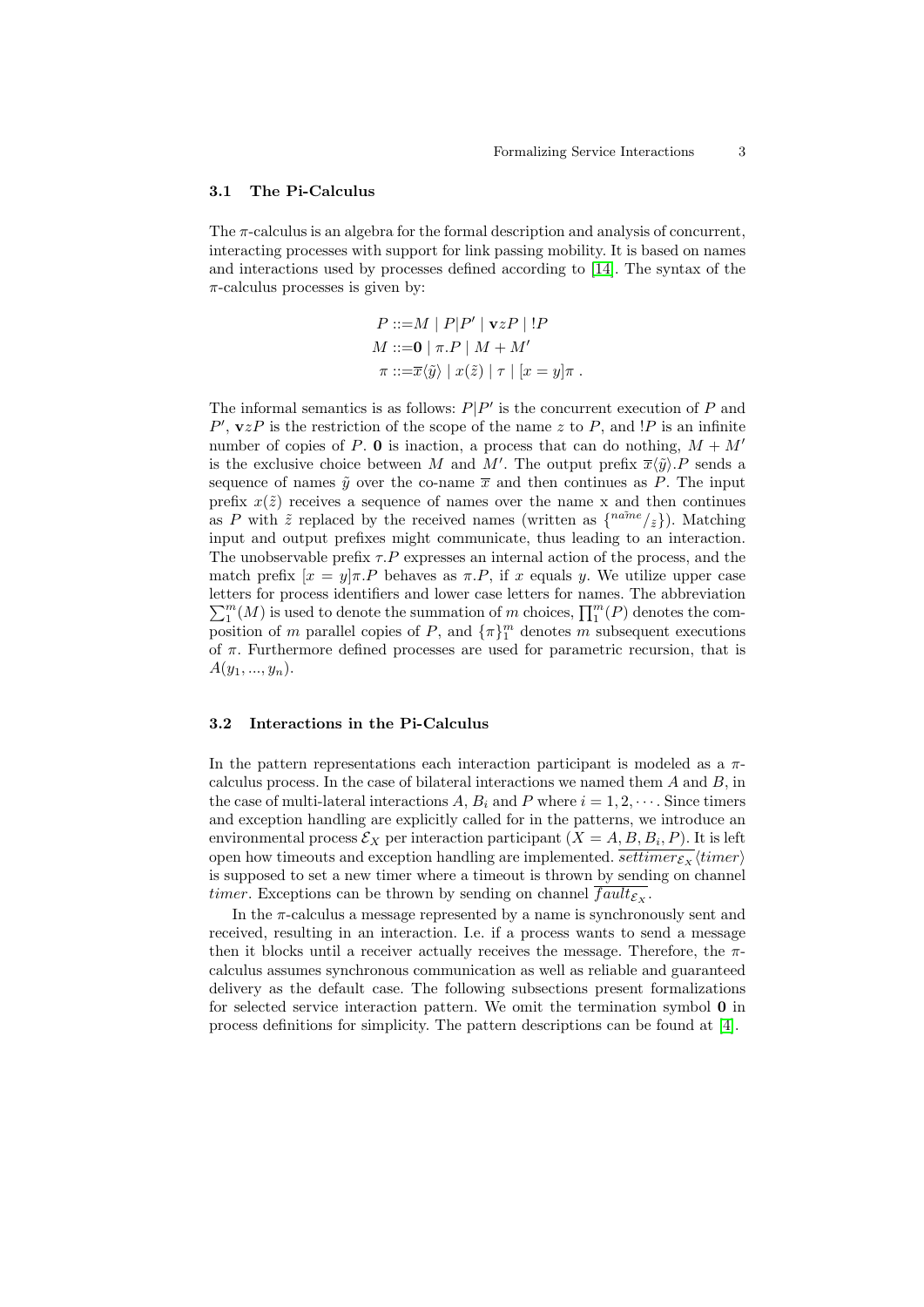4 Gero Decker, Frank Puhlmann, and Mathias Weske

# 3.3 Single-transmission Bilateral Interaction Patterns

Send: A party sends a message to another party. The pattern definition distinguishes between blocking send and non-blocking send. In the case of blocking send the sending process cannot proceed until it can be sure that the message has been received. As already mentioned above this blocking behavior is inherent to  $\pi$ -calculus. Blocking send is given by:

$$
A = \overline{b} \langle msg \rangle . A'
$$
  

$$
B = b(msg).B' .
$$

This pattern formalization leaves it open if the receiver of the message is known at design-time or not. If the system is defined as

$$
S = (\mathbf{v} \; b)(A \mid B)
$$

then  $A$  knows the link to  $B$  at design-time. If it is defined as

$$
S = (\mathbf{v} \text{ lookup})(\text{lookup}(b).A \mid (\mathbf{v} \text{ b})(B \mid D))
$$

then  $A$  would get the link to  $B$  at run-time. In this case  $D$  could be something like a UDDI directory where the receiver can be looked up.  $A'$  and  $B'$  represent the so called continuations mentioned in the pattern descriptions. We continue with non-blocking send:

$$
A = \overline{b} \langle msg \rangle \mid A'
$$
  

$$
B = b(msg).B' .
$$

Strictly speaking, the formalization for B could be omitted. However, for illustration purposes one possible implementation for  $B$  is provided to have a valid choreography. Most interaction patterns describe the interactions from the perspective of one single participant. In order to get a minimal choreography, several patterns have to be plugged together (e.g. send for  $A$  and receive for  $B$ ).

### 3.4 Single-transmission Multilateral Interaction Patterns

Racing incoming messages: A party expects to receive one among a set of messages. These messages may be structurally different (i.e. different types) and may come from different categories of partners. The way a message is processed depends on its type and/or the category of partner from which it comes. Normally names are not typed in  $\pi$ -calculus. In order to retrieve the type of a message, a second name representing the type could be used. We opted for a more elegant way: for each type a channel is created and thus the channel a message is sent over determines the message's type. In the following formalization it is assumed that there are two different types of messages. Each  $B_i$  can send messages over channel  $a_1$  if it is of the first type or over channel  $a_2$  for the second type. Depending on the type of the message the continuation for A is either  $A'_1$  or  $A'_2$ . The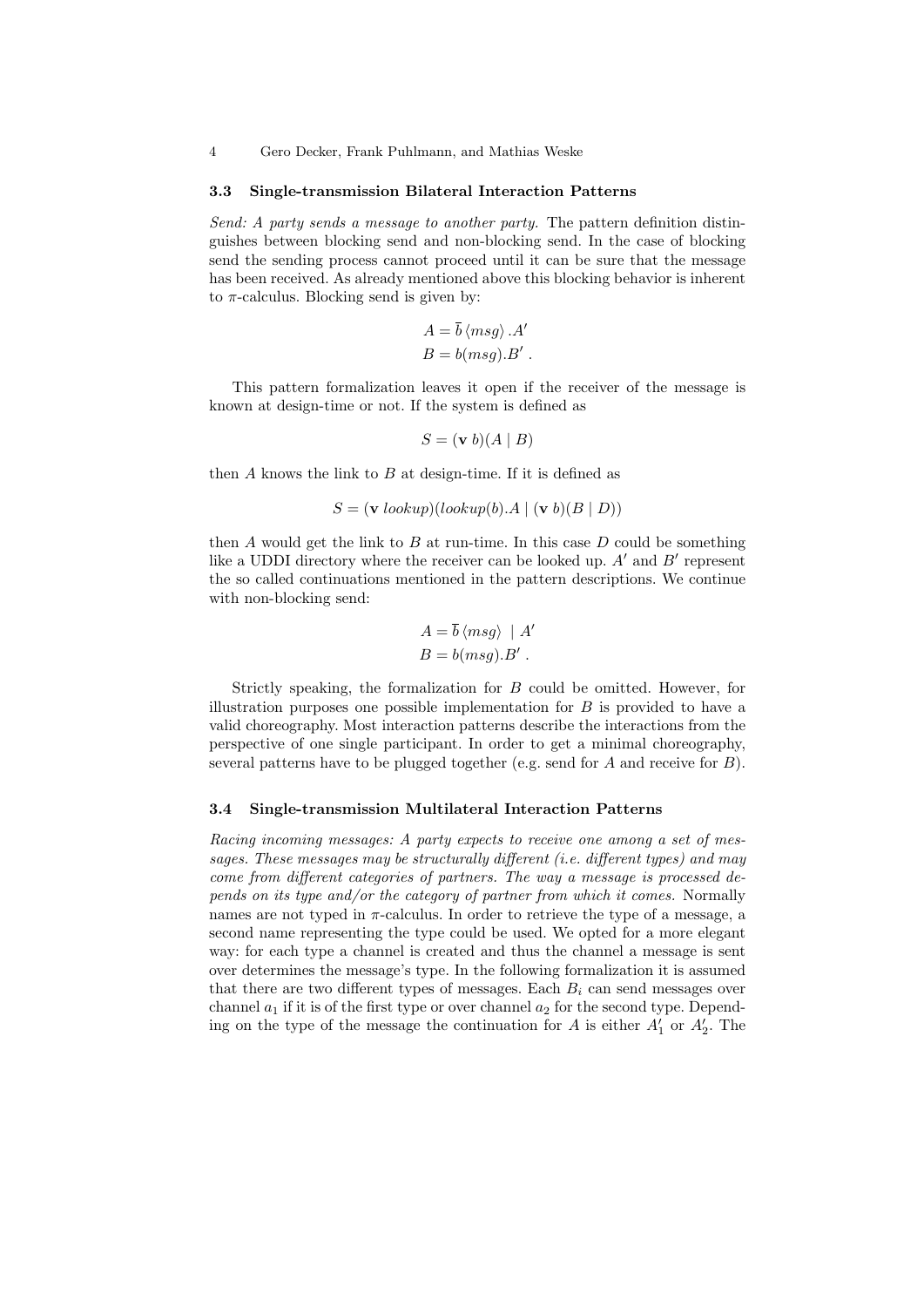pattern distinguishes between discarding remaining messages and keeping them for further interactions. If remaining messages are not discarded, the patterns is defined by:

$$
A = (a_1(msg).A'_1 + a_2(msg).A'_2)
$$
  
\n
$$
B_i = (\overline{a_1} \langle msg \rangle.B'_i + \overline{a_2} \langle msg \rangle.B'_i).
$$

Once again the formalization for  $B_i$  is just an example. In this case every  $B_i$ can sent messages of every type. If it should be modeled that the continuation of A depends on the category of the sender, we could define  $B_i = \overline{a_1} \langle msg \rangle$ . $B'_i$  and introduce another category  $C_i = \overline{a_2} \langle msg \rangle$ . C'<sub>i</sub>. A generic formalization for an arbitrary number of different types/categories would be  $A = \sum_{i=1}^{n} a_i(msg) A'_i$ 

#### 3.5 Routing Patterns

Request with referral: Party A sends a request to party B indicating that any follow-up response should be sent to a number of other parties  $(P_1, P_2, \cdots, P_n)$ depending on the evaluation of certain conditions. While faults are sent by default to these parties, they could alternatively be sent to another nominated party (which may be party  $A$ ). While the pattern descriptions talks about a number of parties  $P_i$ , the following formalization only presents the case of one party  $P_i$ for better readability:

$$
A = (\mathbf{v} \ a)\overline{b} \langle a, p, req \rangle \ . a (resp). A'
$$
  
\n
$$
B = (\mathbf{v} \ msg)b(a, x, req). \tau_B. \overline{x} \langle a, msg \rangle . B'
$$
  
\n
$$
P = p(a, msg). \tau_P. \overline{a} \langle resp \rangle . P' .
$$

# 4 Conclusion and Outlook

In this paper we have shown how a selected subset of the service interaction patterns can be formalized. We investigated new directions based on mobile process algebra represented by the  $\pi$ -calculus. The concept of mobility is required if the receiver of a message is not known at runtime. Ten out of thirteen interaction patterns incorporate sending messages, where the receiver might not be known at design-time. In an extended research, we were able to express all service interaction patterns in  $\pi$ -calculus processes. Therefore, our final conclusion is that  $\pi$ -calculus is well suited for expressing the service interaction patterns. The full range of pattern formalizations as well as a direct comparison to Petri nets can be found at <http://pi-workflow.org>.

The formalizations presented in this paper can be the starting point for further work on a complete formal grounding of the intersection of the domains service oriented architectures and business process management using  $\pi$ -calculus. The very next step would be to show how the formalizations of the service interaction patterns can be integrated with the formalizations of the workflow patterns provided in [\[12\]](#page-5-11). Once we have both a choreography and corresponding